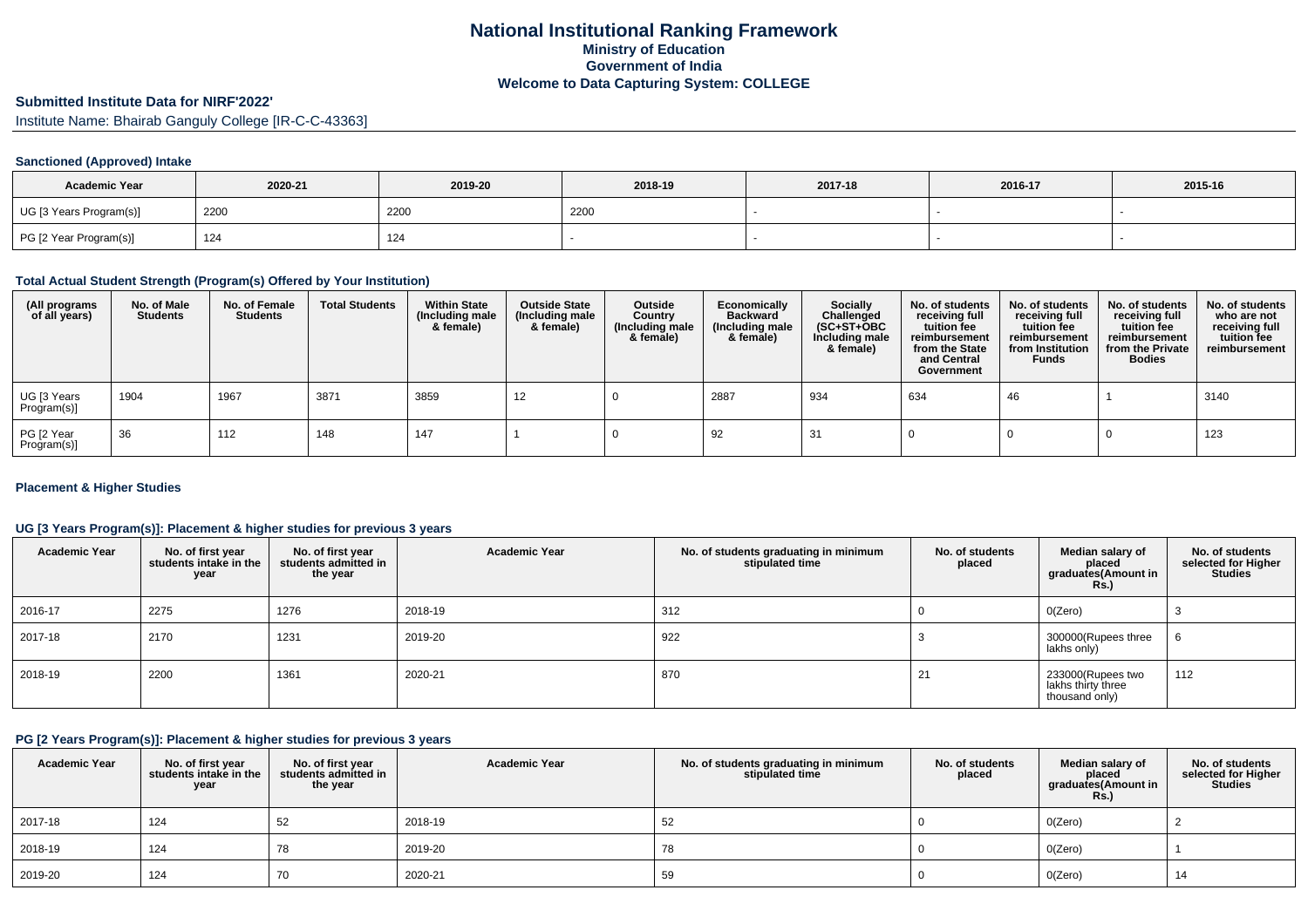### **Financial Resources: Utilised Amount for the Capital expenditure for previous 3 years**

| Academic Year                                                                                   | 2020-21                                                                                         | 2019-20                                                                                              | 2018-19                                                                         |  |
|-------------------------------------------------------------------------------------------------|-------------------------------------------------------------------------------------------------|------------------------------------------------------------------------------------------------------|---------------------------------------------------------------------------------|--|
| <b>Utilised Amount</b>                                                                          |                                                                                                 | <b>Utilised Amount</b>                                                                               | <b>Utilised Amount</b>                                                          |  |
|                                                                                                 |                                                                                                 | Annual Capital Expenditure on Academic Activities and Resources (excluding expenditure on buildings) |                                                                                 |  |
| Library                                                                                         | 13870 (THIRTEEN THOUSAND EIGHT HUNDRED SEVENTY<br>ONLY)                                         | 324046 (THREE LAKHS TWENTY FOUR THOUSAND FORTY<br>SIX ONLY)                                          | 115177 (ELEVEN LAKHS FIVE THOUSAND ONE HUNDRED<br>SEVENTY SEVEN ONLY)           |  |
| New Equipment for Laboratories                                                                  | 152671 (ONE LAKH FIFTY TWO THOUSAND SIX HUNDRED<br>SEVENTY ONE ONLY)                            | 1418320 (FOURTEEN LAKHS EIGHTEEN THOUSAND<br>THREE HUNDRED TWENTY ONLY)                              | 142343 (ONE LAKH FORTY TWO THOUSAND THREE<br>HUNDRED FORTY THREE ONLY)          |  |
| Other expenditure on creation of Capital Assets (excluding<br>expenditure on Land and Building) | 12263937 (ONE CRORE TWENTY TWO LAKHS SIXTY<br>THREE THOUSAND NINE HUNDRED THIRTY SEVEN<br>ONLY) | 4042194 (FORTY LAKHS FORTY TWO THOUSAND ONE<br>HUNDRED NINETY FOUR ONLY)                             | 1675867 (SIXTEEN LAKHS SEVENTY FIVE THOUSAND<br>EIGHT HÙNDRED SIXTY SEVEN ONLY) |  |

# **Financial Resources: Utilised Amount for the Operational expenditure for previous 3 years**

| <b>Academic Year</b>                                                                                                                                                                          | 2020-21                                                                          | 2019-20                                                                                       | 2018-19                                                                                         |
|-----------------------------------------------------------------------------------------------------------------------------------------------------------------------------------------------|----------------------------------------------------------------------------------|-----------------------------------------------------------------------------------------------|-------------------------------------------------------------------------------------------------|
|                                                                                                                                                                                               | <b>Utilised Amount</b>                                                           | <b>Utilised Amount</b>                                                                        | <b>Utilised Amount</b>                                                                          |
|                                                                                                                                                                                               |                                                                                  | <b>Annual Operational Expenditure</b>                                                         |                                                                                                 |
| Salaries (Teaching and Non Teaching staff)                                                                                                                                                    | 121975885 (TWELVE CRORES NINETEEN LAKHS EIGHT<br>HUNDRED EIGHTY FIVE ONLY)       | 84178344 (EIGHT CRORES FORTY ONE LAKHS SEVENTY<br>ONE THOUSAND THREE HUNDRED FORTY FOUR ONLY) | 57433671 (FIVE CRORES SEVENTY FOUR LAKHS THIRTY<br>THREE THOUSAND SIX HUNDRED SEVENTY ONE ONLY) |
| Maintenance of Academic Infrastructure or consumables and<br>other running expenditures(excluding maintenance of hostels<br>and allied services,rent of the building, depreciation cost, etc) | 3792846 (THIRTY SEVEN LAKHS NINETY TWO THOUSAND<br>EIGHT HUNDRED FORTY SIX ONLY) | 4530327 (FORTY FIVE LAKHS THIRTY THOUSAND THREE<br>HUNDRED TWENTY SEVEN ONLY)                 | 9952456 (NINETY NINE LAKHS FIFTY TWO THOUSAND<br>FOUR HUNDRED FIFTY SIX ONLY)                   |
| Seminars/Conferences/Workshops                                                                                                                                                                | 72061 (SEVENTY TWO THOUSAND SIXTY ONLY)                                          | 334652 (THREE LAKHS THIRTY FOUR THOUSAND SIX<br>HUNDRED FIFTY TWO ONLY)                       | 79862 (SEVENTY THOUSAND EIGHT HUNDRED SIXTY<br>TWO ONLY)                                        |

# **PCS Facilities: Facilities of physically challenged students**

| 1. Do your institution buildings have Lifts/Ramps?                                                                                                         | Yes, more than 60% of the buildings |
|------------------------------------------------------------------------------------------------------------------------------------------------------------|-------------------------------------|
| 2. Do your institution have provision for walking aids, including wheelchairs and transportation from one building to another for<br>handicapped students? | Yes                                 |
| 3. Do your institution buildings have specially designed toilets for handicapped students?                                                                 | Yes, less than 40% of the buildings |

# **Faculty Details**

| <b>Srno</b> | Name                 | Age | Designation         | Gender | Qualification | <b>Experience (In</b><br>Months) | <b>Currently working</b><br>with institution? | <b>Joining Date</b> | <b>Leaving Date</b> | <b>Association type</b> |
|-------------|----------------------|-----|---------------------|--------|---------------|----------------------------------|-----------------------------------------------|---------------------|---------------------|-------------------------|
|             | DR SANJIT KR DAS     | 51  | Associate Professor | Male   | Ph.D          | 264                              | Yes                                           | 04-08-1999          | $\sim$              | Regular                 |
|             | Khokan Ch Mandal     | 63  | Associate Professor | Male   | <b>ICWA</b>   | 451                              | Yes                                           | 02-01-1984          | $\sim$              | Regular                 |
|             | Ajit Kumar Sil       | 64  | Associate Professor | Male   | Ph.D          | 438                              | Yes                                           | 01-02-1985          | $-$                 | Regular                 |
|             | Sonali Sarkar        | 62  | Associate Professor | Female | M.A           | 411                              | Yes                                           | 01-04-1987          | $\sim$              | Regular                 |
|             | Manidipa Banerjee    | 61  | Associate Professor | Female | M.A           | 391                              | Yes                                           | 01-12-1989          | $\sim$              | Regular                 |
|             | Manabesh<br>Majumder | 62  | Associate Professor | Male   | M. Phil       | 383                              | Yes                                           | 21-08-1990          | $-$                 | Regular                 |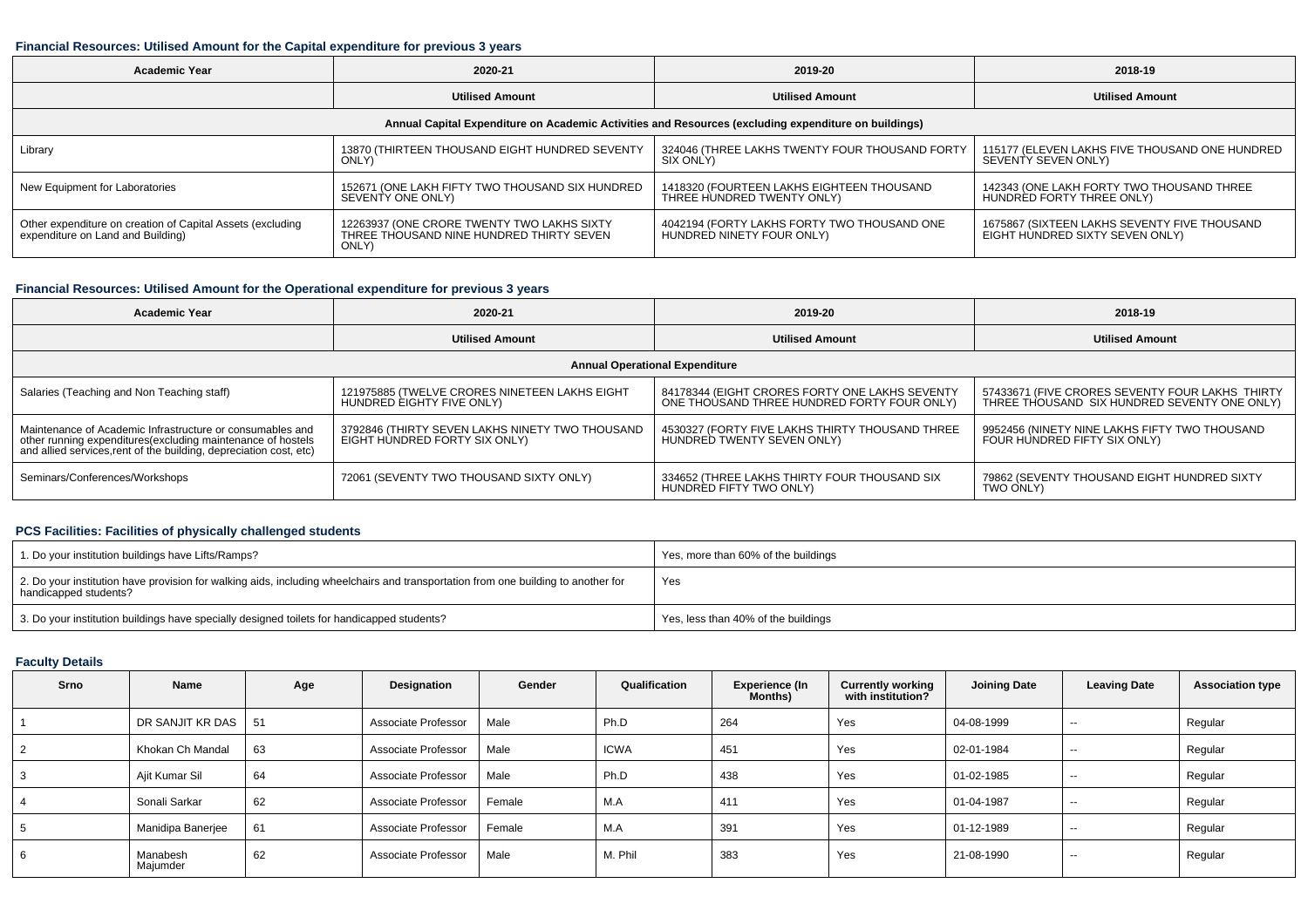| $\overline{7}$ | <b>BANI</b><br>BHATTACHARYYA | 61 | Associate Professor        | Female | Ph.D            | 314 | Yes | 19-05-1995 | $\overline{\phantom{a}}$ | Regular |
|----------------|------------------------------|----|----------------------------|--------|-----------------|-----|-----|------------|--------------------------|---------|
| 8              | Prasenjit Biswas             | 53 | Associate Professor        | Male   | Ph.D            | 291 | Yes | 01-04-1997 | $\sim$                   | Regular |
| 9              | Makhleswar<br>Rahaman        | 54 | Professor                  | Male   | M.A.(History)   | 291 | Yes | 08-04-1997 | ⊶.                       | Regular |
| 10             | <b>Tapas Mukherjee</b>       | 60 | Associate Professor        | Male   | Ph.D            | 291 | Yes | 15-04-1997 | -−                       | Regular |
| 11             | <b>Tuktuk Sur</b>            | 59 | Associate Professor        | Female | Ph.D            | 291 | Yes | 15-04-1997 | -−                       | Regular |
| 12             | Anindita Dutta               | 53 | Associate Professor        | Female | M. Phil         | 257 | Yes | 26-12-1999 | --                       | Regular |
| 13             | Sahana<br>Chakaraborty       | 57 | Associate Professor        | Female | Ph.D            | 254 | Yes | 05-05-2000 | н.                       | Regular |
| 14             | Sutapa Giri                  | 48 | <b>Assistant Professor</b> | Female | M.A             | 245 | Yes | 15-02-2001 | -−                       | Regular |
| 15             | Somnath<br>Chowdhury         | 63 | Associate Professor        | Male   | Ph.D            | 240 | Yes | 03-07-2001 | ÷.                       | Regular |
| 16             | Gopal Ch Giri                | 44 | Associate Professor        | Male   | Ph.D            | 206 | Yes | 12-05-2004 | ÷.                       | Regular |
| 17             | Rena Majumder                | 56 | Associate Professor        | Female | Ph.D            | 196 | Yes | 01-03-2005 | $\overline{\phantom{a}}$ | Regular |
| 18             | Shyamali Dewan               | 44 | Associate Professor        | Female | Ph.D            | 196 | Yes | 12-03-2005 | -−                       | Regular |
| 19             | Sagar Das                    | 45 | Associate Professor        | Male   | M.A             | 195 | Yes | 07-04-2005 | -−                       | Regular |
| 20             | Manisha Sarkar               | 45 | Associate Professor        | Female | Ph.D            | 195 | Yes | 21-04-2005 | --                       | Regular |
| 21             | <b>Tarasankar Maity</b>      | 49 | <b>Assistant Professor</b> | Male   | Ph.D            | 194 | Yes | 16-06-2005 | -−                       | Regular |
| 22             | Dhananjoy Halder             | 40 | <b>Assistant Professor</b> | Male   | Ph.D            | 163 | Yes | 20-09-2006 | ÷.                       | Regular |
| 23             | <b>Bidisha Biswas</b>        | 41 | <b>Assistant Professor</b> | Female | M.Sc.           | 164 | Yes | 14-11-2006 | $\overline{\phantom{a}}$ | Regular |
| 24             | Suparna Guha                 | 48 | <b>Assistant Professor</b> | Female | Ph.D            | 135 | Yes | 30-04-2010 | н.                       | Regular |
| 25             | Debabrata Bhadra             | 35 | <b>Assistant Professor</b> | Male   | Ph.D            | 134 | Yes | 03-05-2010 | ÷.                       | Regular |
| 26             | Rajesh Koner                 | 45 | <b>Assistant Professor</b> | Male   | Ph.D            | 134 | Yes | 05-05-2010 | --                       | Regular |
| 27             | Mintu Halder                 | 41 | <b>Assistant Professor</b> | Male   | M. Phil         | 135 | Yes | 26-04-2010 | -−                       | Regular |
| 28             | Probir Karar                 | 55 | Associate Professor        | Male   | Ph.D            | 86  | Yes | 03-05-2014 | $\mathbf{u}$             | Regular |
| 29             | Asutosh Murmu                | 38 | <b>Assistant Professor</b> | Male   | M.A.(Economics) | 84  | Yes | 14-07-2014 | $\overline{\phantom{a}}$ | Regular |
| 30             | Saurav Shome                 | 37 | <b>Assistant Professor</b> | Male   | Ph.D            | 78  | Yes | 20-01-2015 | -−                       | Regular |
| 31             | Laki Molla                   | 34 | <b>Assistant Professor</b> | Male   | Ph.D            | 77  | Yes | 26-02-2015 | $\sim$                   | Regular |
| 32             | Avijit Sarkar                | 38 | <b>Assistant Professor</b> | Male   | Ph.D            | 76  | Yes | 16-03-2015 | Щ,                       | Regular |
| 33             | Shirsendu Sarkar             | 32 | <b>Assistant Professor</b> | Male   | M.Sc(Phy)       | 76  | Yes | 23-03-2015 | Щ,                       | Regular |
| 34             | Rozy Lasker                  | 38 | <b>Assistant Professor</b> | Female | M.COM           | 56  | Yes | 15-11-2016 | ц.                       | Regular |
| 35             | Santanu<br>Chakraborty       | 46 | <b>Assistant Professor</b> | Female | Ph.D            | 56  | Yes | 16-11-2016 | $\overline{\phantom{a}}$ | Regular |
| 36             | Satchidananda<br>Sardar      | 34 | <b>Assistant Professor</b> | Male   | M.A.(Economics) | 56  | Yes | 16-11-2016 | Щ,                       | Regular |
| 37             | Surajit Sengupta             | 47 | <b>Assistant Professor</b> | Male   | Ph.D            | 56  | Yes | 17-11-2016 | Щ,                       | Regular |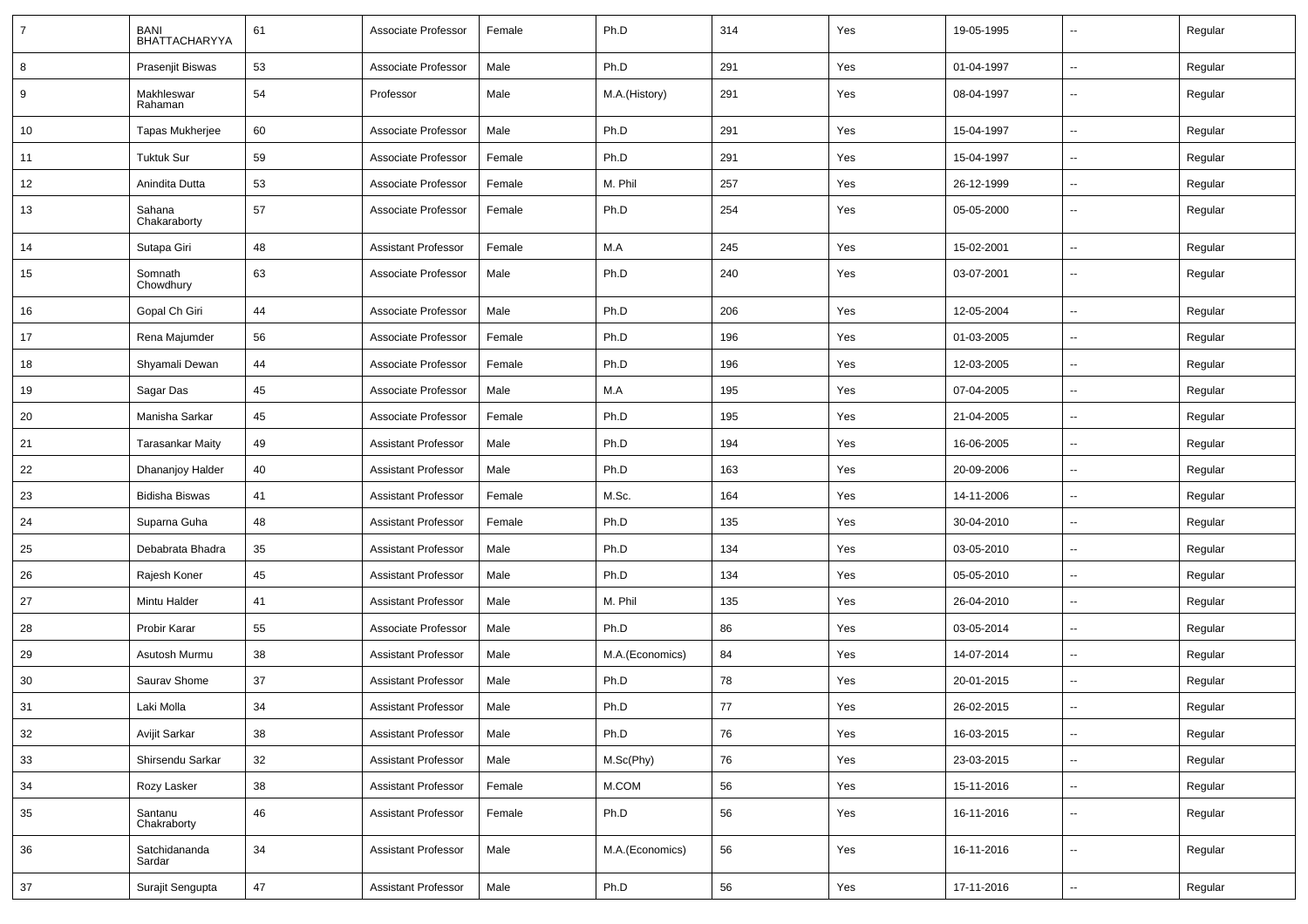| 38 | Pratima Biswas          | 36 | <b>Assistant Professor</b> | Female | M.Sc.   | 56  | Yes | 30-11-2016 | $\sim$                   | Regular |
|----|-------------------------|----|----------------------------|--------|---------|-----|-----|------------|--------------------------|---------|
| 39 | Rumdeep Kaur<br>Grewal  | 40 | <b>Assistant Professor</b> | Female | Ph.D    | 55  | Yes | 01-12-2016 | $\mathbf{u}$             | Regular |
| 40 | Pritam Roy              | 38 | <b>Assistant Professor</b> | Male   | M.Sc.   | 55  | Yes | 01-12-2016 | $\sim$                   | Regular |
| 41 | Amitava Saha            | 44 | <b>Assistant Professor</b> | Male   | M.COM   | 55  | Yes | 01-12-2016 | $\sim$                   | Regular |
| 42 | Vijay Anand Sah         | 42 | <b>Assistant Professor</b> | Male   | M.COM   | 55  | Yes | 01-12-2016 | $\overline{\phantom{a}}$ | Regular |
| 43 | Ushri Roy               | 43 | <b>Assistant Professor</b> | Female | Ph.D    | 54  | Yes | 03-01-2017 | $\overline{\phantom{a}}$ | Regular |
| 44 | Anulipi Aich            | 39 | <b>Assistant Professor</b> | Female | Ph.D    | 54  | Yes | 06-01-2017 | $\overline{\phantom{a}}$ | Regular |
| 45 | Arnab Ghosal            | 29 | <b>Assistant Professor</b> | Male   | M.A     | 54  | Yes | 11-01-2017 | $\sim$                   | Regular |
| 46 | Krishanu Ghosh          | 30 | <b>Assistant Professor</b> | Male   | M.A     | 53  | Yes | 23-02-2017 | $\sim$                   | Regular |
| 47 | Manidip Chakraborty     | 31 | <b>Assistant Professor</b> | Male   | M.A     | 52  | Yes | 18-04-2017 | $\mathbf{u}$             | Regular |
| 48 | Janki Singh             | 35 | <b>Assistant Professor</b> | Female | M.A     | 50  | Yes | 06-05-2017 | $\overline{\phantom{a}}$ | Regular |
| 49 | Rejaul Islam            | 33 | <b>Assistant Professor</b> | Male   | Ph.D    | 50  | Yes | 17-05-2017 | $\mathbf{u}$             | Regular |
| 50 | Madhumita Mondal        | 42 | <b>Assistant Professor</b> | Female | M.A     | 48  | Yes | 01-07-2017 | $\sim$                   | Regular |
| 51 | Monisha Hembram         | 40 | <b>Assistant Professor</b> | Female | M.Sc.   | 48  | Yes | 07-07-2017 | $\sim$                   | Regular |
| 52 | Shubhendu Dhara         | 37 | <b>Assistant Professor</b> | Male   | Ph.D    | 48  | Yes | 07-07-2017 | $\sim$                   | Regular |
| 53 | <b>Bikash Ghosh</b>     | 34 | <b>Assistant Professor</b> | Male   | M.Sc.   | 48  | Yes | 11-07-2017 | $\mathbf{u}$             | Regular |
| 54 | Samit Majumder          | 36 | <b>Assistant Professor</b> | Male   | Ph.D    | 48  | Yes | 17-07-2017 | $\sim$                   | Regular |
| 55 | Samar Biswas            | 46 | Other                      | Male   | M.A     | 174 | Yes | 01-02-2007 | $\mathbf{u}$             | Regular |
| 56 | Masoom Hasan<br>Ansari  | 54 | Other                      | Male   | Ph.D    | 174 | Yes | 02-01-2007 | $\sim$                   | Regular |
| 57 | Md Taiyab Nuamani       | 47 | Other                      | Male   | M.A     | 174 | Yes | 02-01-2007 | $\sim$                   | Regular |
| 58 | Hoimonti<br>Chakraborty | 42 | Other                      | Female | M. Phil | 174 | Yes | 02-01-2007 | $\overline{\phantom{a}}$ | Regular |
| 59 | Sanchita Paul           | 45 | Other                      | Female | M.COM   | 169 | Yes | 01-07-2007 | $\sim$                   | Regular |
| 60 | Sumana Banerjee         | 36 | Other                      | Female | M.COM   | 142 | Yes | 01-09-2009 | $\sim$                   | Regular |
| 61 | Rituparna Ghosh         | 41 | Other                      | Female | Ph.D    | 132 | Yes | 01-08-2010 | $\sim$                   | Regular |
| 62 | Triparna<br>Chakraborty | 44 | Other                      | Female | M.Sc.   | 164 | Yes | 21-11-2007 | --                       | Regular |
| 63 | Baisakhi Nag            | 41 | Other                      | Female | Ph.D    | 176 | Yes | 16-11-2006 | $\sim$                   | Regular |
| 64 | Ranjabati Dey           | 39 | Other                      | Female | Ph.D    | 168 | Yes | 01-08-2007 | $\sim$                   | Regular |
| 65 | Nilanjan Dutta          | 38 | Other                      | Male   | M.A     | 152 | Yes | 01-12-2008 | $\sim$                   | Regular |
| 66 | Bijan Krishna Pal       | 36 | Other                      | Male   | M.Tech  | 143 | Yes | 02-08-2010 | $\sim$                   | Regular |
| 67 | Shubhanita<br>Dasgupta  | 38 | Other                      | Female | M.Sc.   | 136 | Yes | 02-03-2010 | $\sim$                   | Regular |
| 68 | Senjuti Banerjee        | 44 | Other                      | Female | M.Sc.   | 203 | Yes | 01-09-2004 | $\sim$                   | Regular |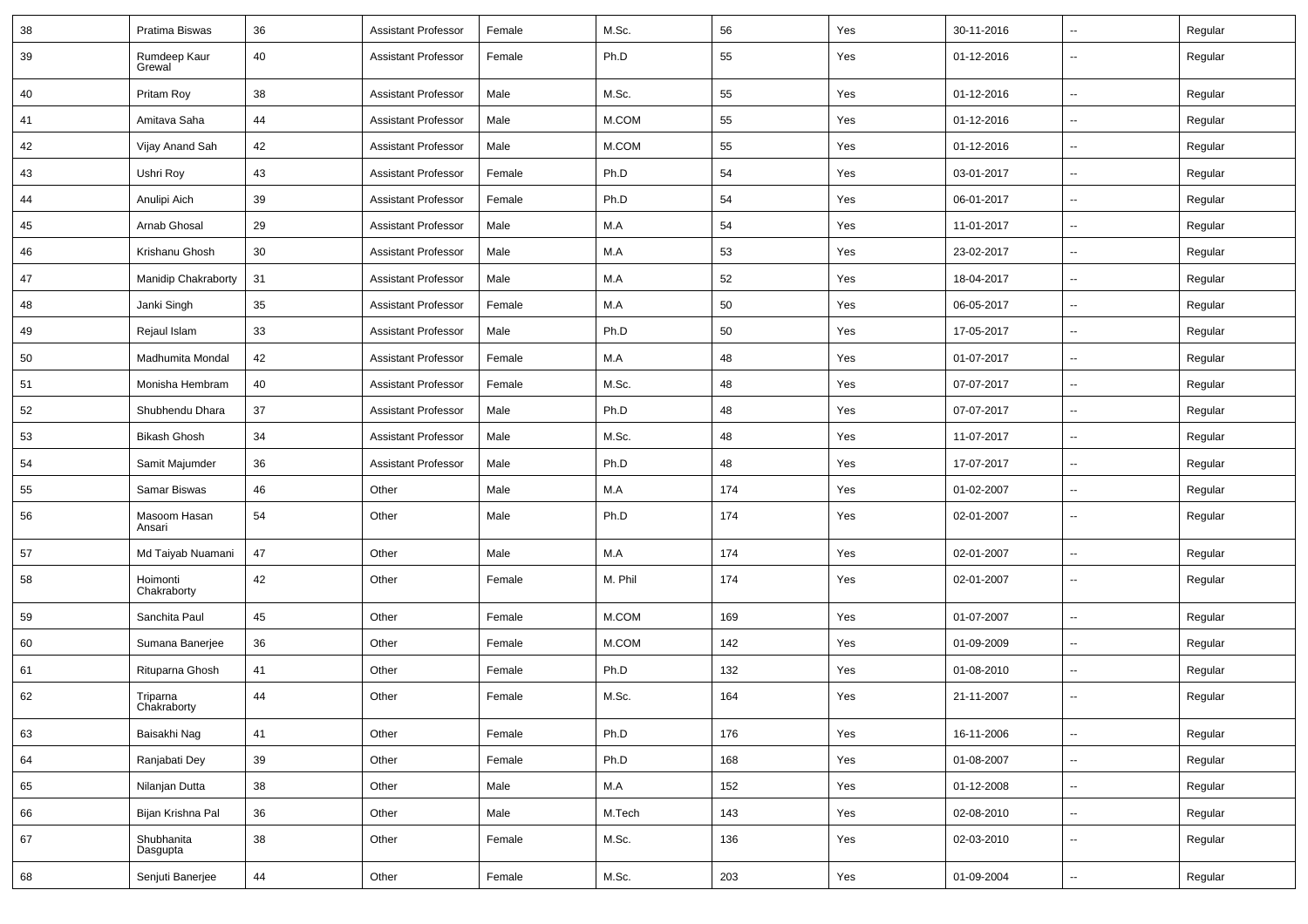| 69 | Subhasree<br>Bhattacharyya            | 41 | Other | Female | M. Phil | 144 | Yes | 28-10-2009 | $\overline{\phantom{a}}$ | Regular |
|----|---------------------------------------|----|-------|--------|---------|-----|-----|------------|--------------------------|---------|
| 70 | Arpita Roy<br>Choudhury               | 41 | Other | Female | M.A     | 142 | Yes | 11-09-2009 | $\sim$                   | Regular |
| 71 | Anjan Mndal                           | 42 | Other | Male   | CA      | 203 | Yes | 01-09-2004 | $\sim$                   | Regular |
| 72 | Laliya Das                            | 57 | Other | Female | M. Phil | 174 | Yes | 01-02-2007 | $\overline{\phantom{a}}$ | Regular |
| 73 | Shahzadi                              | 42 | Other | Female | M.A     | 174 | Yes | 02-01-2007 | $\overline{\phantom{a}}$ | Regular |
| 74 | Anindita<br>Bhattacharyya             | 41 | Other | Female | M.A     | 174 | Yes | 02-01-2007 | --                       | Regular |
| 75 | Arpita Ghatak                         | 40 | Other | Female | M.A     | 174 | Yes | 02-01-2007 | $\overline{\phantom{a}}$ | Regular |
| 76 | Rupa Sanyal                           | 38 | Other | Female | Ph.D    | 162 | Yes | 16-01-2008 | $\sim$                   | Regular |
| 77 | Sagnik Ghosh                          | 39 | Other | Male   | M.Sc.   | 155 | Yes | 05-08-2008 | $\sim$                   | Regular |
| 78 | Arunima Dutta                         | 40 | Other | Female | M.Sc.   | 155 | Yes | 01-09-2008 | $\sim$                   | Regular |
| 79 | Sangeeta Ghosh<br>Das Mahapatra       | 41 | Other | Female | M.Sc.   | 155 | Yes | 01-08-2008 | Ξ.                       | Regular |
| 80 | Ratnabali Basu                        | 46 | Other | Female | M.A     | 269 | Yes | 02-02-1999 | --                       | Regular |
| 81 | Tathagata<br>Bhattacharya             | 31 | Other | Male   | M.Sc.   | 78  | Yes | 06-01-2015 | $\sim$                   | Regular |
| 82 | Neepa Banerjee                        | 32 | Other | Female | M.Sc.   | 47  | Yes | 17-08-2017 | Ξ.                       | Regular |
| 83 | Gargi Sarkar                          | 39 | Other | Female | M.A     | 108 | Yes | 01-08-2012 | $\overline{\phantom{a}}$ | Regular |
| 84 | AINDRILA JANA                         | 31 | Other | Female | M.Sc.   | 47  | Yes | 21-08-2017 | --                       | Regular |
| 85 | SAIFUDDIN<br>MONDAL                   | 30 | Other | Male   | M.A     | 34  | Yes | 10-09-2018 | $\overline{\phantom{a}}$ | Regular |
| 86 | <b>TAPAS KUMAR</b><br><b>PRAMANIK</b> | 28 | Other | Male   | M.A     | 34  | Yes | 20-09-2018 | $\overline{\phantom{a}}$ | Regular |
| 87 | SWAGATA DEY                           | 34 | Other | Female | M.Sc.   | 131 | Yes | 07-08-2010 | $\sim$                   | Regular |
| 88 | SOURAV GHOSH                          | 34 | Other | Male   | M.Sc.   | 118 | Yes | 16-09-2011 | $\overline{\phantom{a}}$ | Regular |
| 89 | PRIYANKA<br>DASGUPTA                  | 27 | Other | Female | M.Sc.   | 34  | Yes | 20-09-2018 | $\overline{\phantom{a}}$ | Regular |
| 90 | SHRINWANTU<br><b>RAHA</b>             | 30 | Other | Male   | M.Sc.   | 34  | Yes | 04-09-2018 | --                       | Regular |
| 91 | PRATIMA SINGH                         | 35 | Other | Female | M.A     | 70  | Yes | 16-09-2015 | $\sim$                   | Regular |
| 92 | <b>ASHIMA DAS</b>                     | 39 | Other | Female | M.A     | 78  | Yes | 08-01-2015 | Ξ.                       | Regular |
| 93 | <b>ARPITA SEN</b><br><b>BHADRA</b>    | 30 | Other | Female | M.Ed    | 55  | Yes | 02-12-2016 | $\overline{\phantom{a}}$ | Regular |
| 94 | <b>CHAMPAK</b><br><b>BHADRA</b>       | 33 | Other | Male   | Ph.D    | 90  | Yes | 14-01-2014 | $\overline{\phantom{a}}$ | Regular |
| 95 | <b>SOUVIK</b><br><b>CHAKRABORTY</b>   | 32 | Other | Male   | M.Sc.   | 36  | Yes | 23-07-2018 | $\overline{\phantom{a}}$ | Regular |
| 96 | GAUTAM<br>KARMAKAR                    | 35 | Other | Male   | M.A     | 116 | Yes | 16-11-2011 | $\overline{\phantom{a}}$ | Regular |